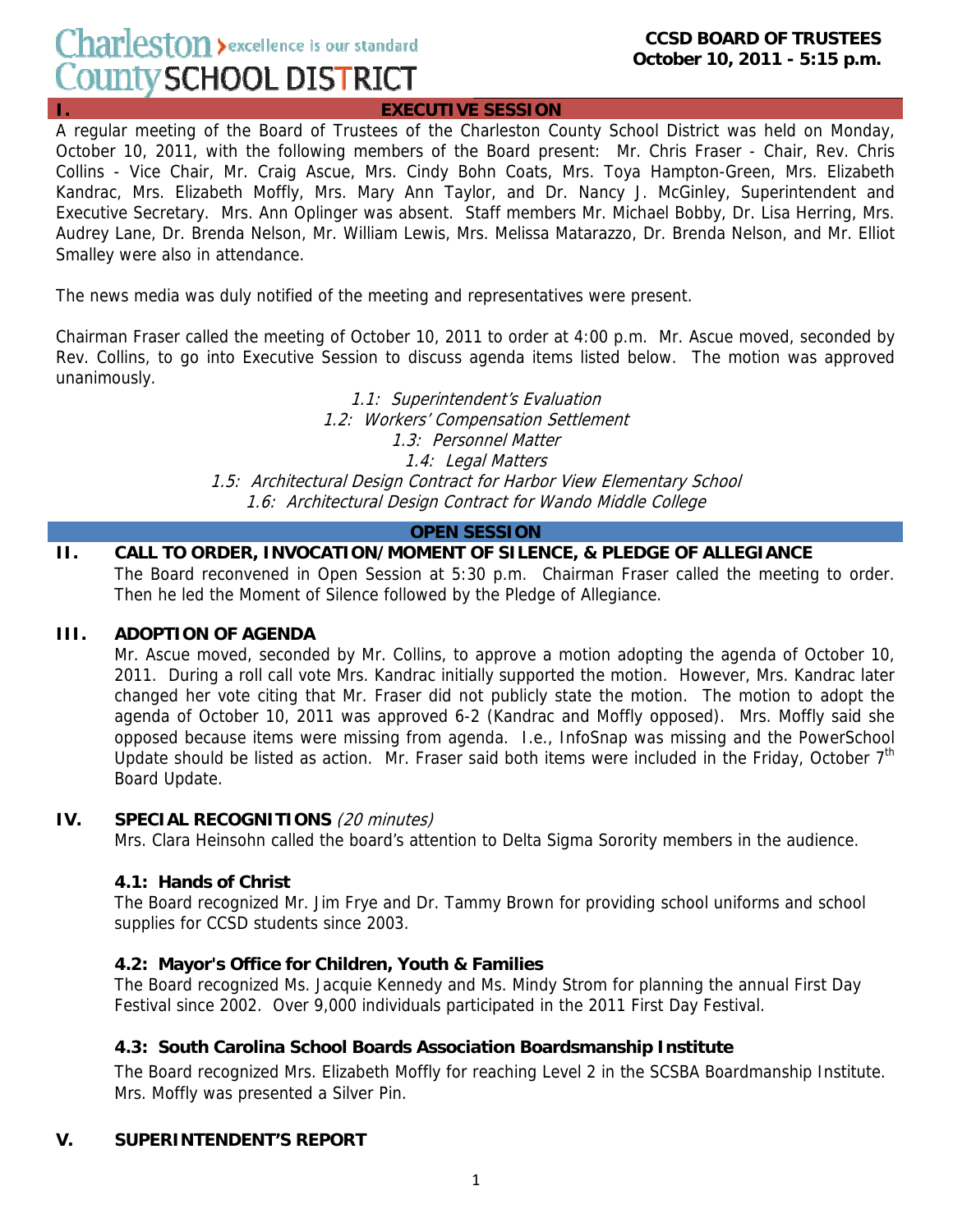• The Superintendent reported on the following topics: Board requests and updates, Trident United Way campaign, recent grant earnings, and goals work/engagement.

# **Board information requests:**

- Ms. Taylor requested and the board received the following information—
	- CCSD's policy about personal use of CCSD Vehicles and the cost of gas;
	- TERI employees, including those who have completed the cycle and those coming to an end in December;
	- Head Start; and
	- <sup>th</sup> Day Summary and teacher assignment information.
- Mr. Ascue requested Teacher Quality and Performance Management information and Ms. Taylor's questions about the Charleston Promise Neighborhood will be addressed during a presentation during the meeting.
- The Board requested and was given updates on—
	- Chicora Elementary Facility Conditions;
	- Minority Contractor Seminar;
	- InfoSnap Progress Report.
- **Wando Boys Swimming Team** was congratulated on recently winning a tournament.
- **Trident United Way campaign wrapped on Friday** The Superintendent spoke about the campaign, partnership, Town Hall meeting, and thanked everyone who contributed. She noted that the Student Achievement Team had 100% participation.
- **Federal Grants**—over the last month and a half, we've earned nearly \$9 million in competitive federal grants**.** The four major awards:
- **\$4.5 million over seven years for a "Gaining Early Awareness and Readiness for Undergraduate Programs"—or "GEAR UP"—**This grant that will promote college readiness for 6th and 7th grade students in seven schools;
- **\$1 million over three years for a Professional Development for Arts Educators grant** which will expand arts-integrated instruction at four of our Title I elementary schools;
- **\$1.2 million over three years for a School Counseling Mental Health grant** to expand or establish counseling services and provide social workers in five of the district's highest-need elementary schools; and a
- **\$2 million dollar grant** to expand Advanced Placement throughout the district.
- **Vision 2016 Goals work thanks/preview of engagement schedule** The Superintendent thanked the Board for their work on creating student achievement goals that everyone can buy into. She looks forward to engaging the public and staff further on these goals. The engagement schedule will be presented to Board tonight.

Mrs. Taylor said previous reports did not include the name of the board member that initiated the request for information. However, she is okay if this is the way it will be done from now on because it obvious that she is asking questions.

Mrs. Kandrac asked about the fourth grant the Superintendent mentioned and the number of years. Dr. McGinley said she would bring that information back to the board. Then Mrs. Kandrac asked about number of Grant Office employees. Dr. McGinley said there is only one employee in the Grants Office—Ms. Alicia Kokkinis who will be recognized at a future meeting.

Mr. Ascue thanked the superintendent for working with Board and scheduling workshops to help board members get their questions answered. He said since almost ½ students are Title I and he wants it understood that "poor kids can learn".

# **VI. VISITORS, PUBLIC COMMUNICATIONS (Not to exceed 30 minutes)**

1. Ms. Kate Darby addressed the board in support of the Wando Middle School College recommendation. Because she served on the committee, she could verify that the committee determined that a career academy was needed prior to a second high school in the Mt. Pleasant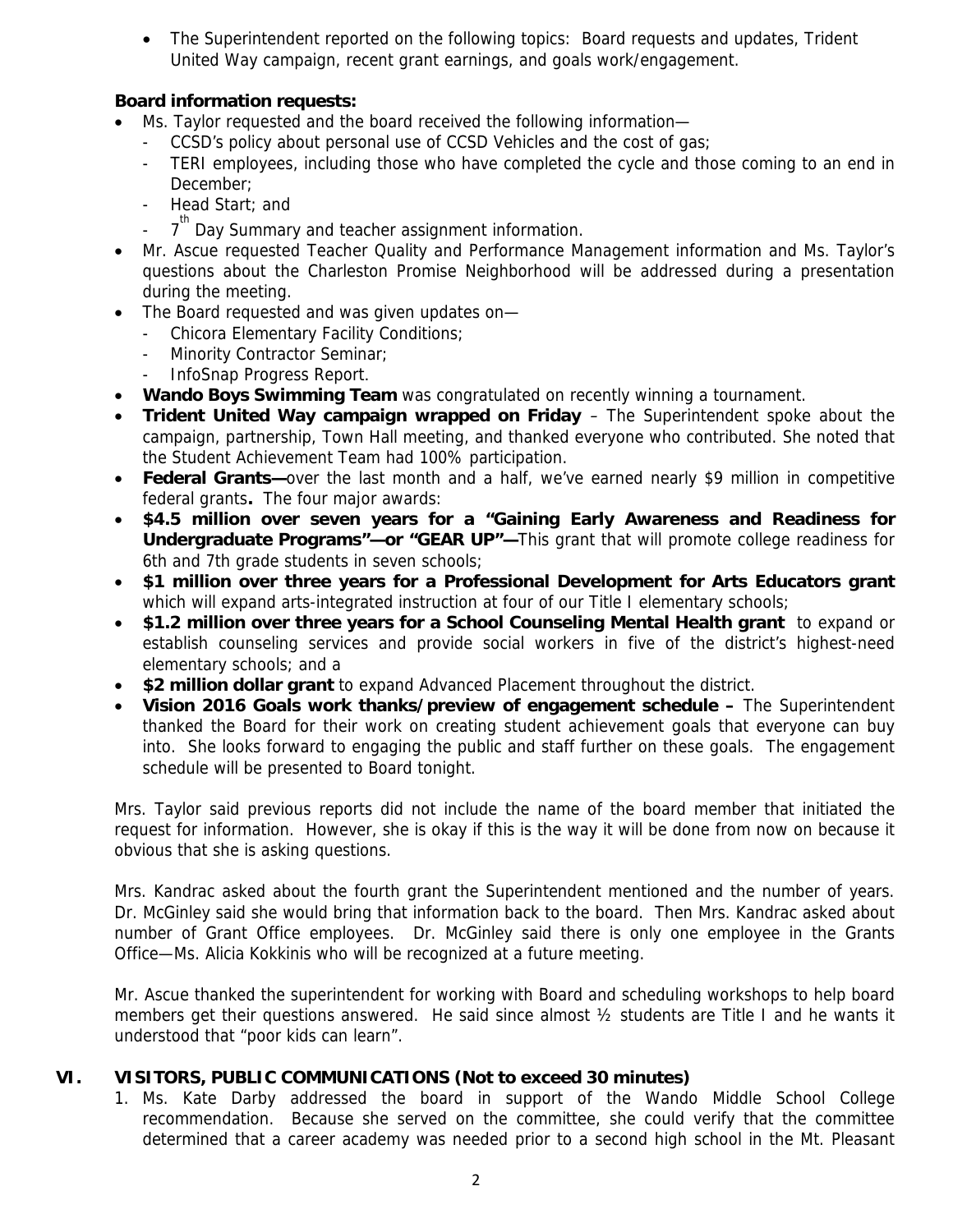zone. She urged the board support the recommendation. Mrs. Darby also commented on the recommendation to use Veterans' Day as a make-up day.

- 2. Ms. Lisa Belton, Director of Florence Crittenton and parent, addressed the board about serving on the Health Advisory Committee. She urged the board to delay vote to allow proper advertisement thereby allowing others interested to apply.
- 3. Ms. Deborah Mihal, a Teen Pregnancy Board member, addressed the board regarding HAC bylaws. She questioned the duties of members and mention of them being non-partisan. She also asked how the committee would address potential "conflicts of interest" if it is determined that HAC representatives are linked to organizations.
- 4. Mr. Steve Rapchick said while Mrs. Beckham answered most of his questions about Wando Middle College prior to the meeting. He requested directions for locating information regarding the Health Advisory Committee.
- 5. Mr. Jon Butzon congratulated board on their goal-setting work. He encouraged board to take next big step to work with the Studer Group to accelerate Teacher Performance Assessment, Improvements and having great teachers in every classroom. Regarding the Make-up Day, he said it would be an honored to have students in school learning on Veteran's Day.
- 6. Ms. Catherine Lampkin, a DHEC representative, addressed the board about individuals that applied for the Health Advisory Committee last spring. She expressed concerns about the HAC Committee's failure to properly advertise for volunteers. She shared copies of resumes submitted to staff member (Mr. Spurlock) earlier and suggested the board postpone action on the HAC Committee recommendation.
- 7. Mayor Billy Swails, of Town of Mt. Pleasant, addressed the Board opposing board action that would delay the vote on Wando Middle College. He mentioned the one cent sales tax to support the project and urged the board to support approval of Wando Middle College.
- 8. Ms. Rebecca Imholz addressed the board in support of the Wando Career Academy urging the board to support it. He said approval would give all students at Wando and Lincoln options and hope.
- 9. Mr. Henry Copeland urged the Board and administration to follow Board rules and policies on public disclosure; he suggested that Personnel and Legal Matter should be explained in accordance to the law, on the Board Agenda; he expressed concerns about General Counsel's failure to comply his Freedom of Information Act requests or General Counsel submitting incomplete answers. Mr. Copeland commented on bullying, retaliation, mis-handling of Day Porters and Wando Middle College recommendation.
- 10. Ms. Ellen Feaster Smalls thanked board for providing a new Air Conditioner at Garrett Academy. She expressed concerns about the school not being clean. She commended the assistant principal, Mr. Johnson, for his work at Garrett Academy and questioned the appointment of the current interim principal.

11. Ms. Pam Murray addressed the board in support of Wando Middle College.

# **VII. APPROVAL OF MINUTES/EXECUTIVE SESSION AGENDA ITEMS**

## **7.1: Open Session Minutes of September 26, 2011**

Mrs. Coats moved, seconded by Mrs. Green, approval of the September 26, 2011 minutes with corrections listed below. The minutes were approved 7-1-0 (Mr. Fraser abstained).

Mrs. Kandrac suggested the minutes be amended on page 7 to include additional comments she made during the discussion about School Resource Officers being a critical component for safe school environments. She also added "the district should not rely only on police officers because student concerned specials, principals and teachers also play a vital role in safe school environment".

## **7.2: Motions of Executive Session of October 10, 2011**

Actions taken by the Board on Executive Session motions of October 10, 2011 are shown below.

## **1.1: Superintendent's Evaluation**

The Board received information on the Superintendent's Evaluation in Executive Session. No action was taken.

# **1.2: Workers' Compensation Settlement**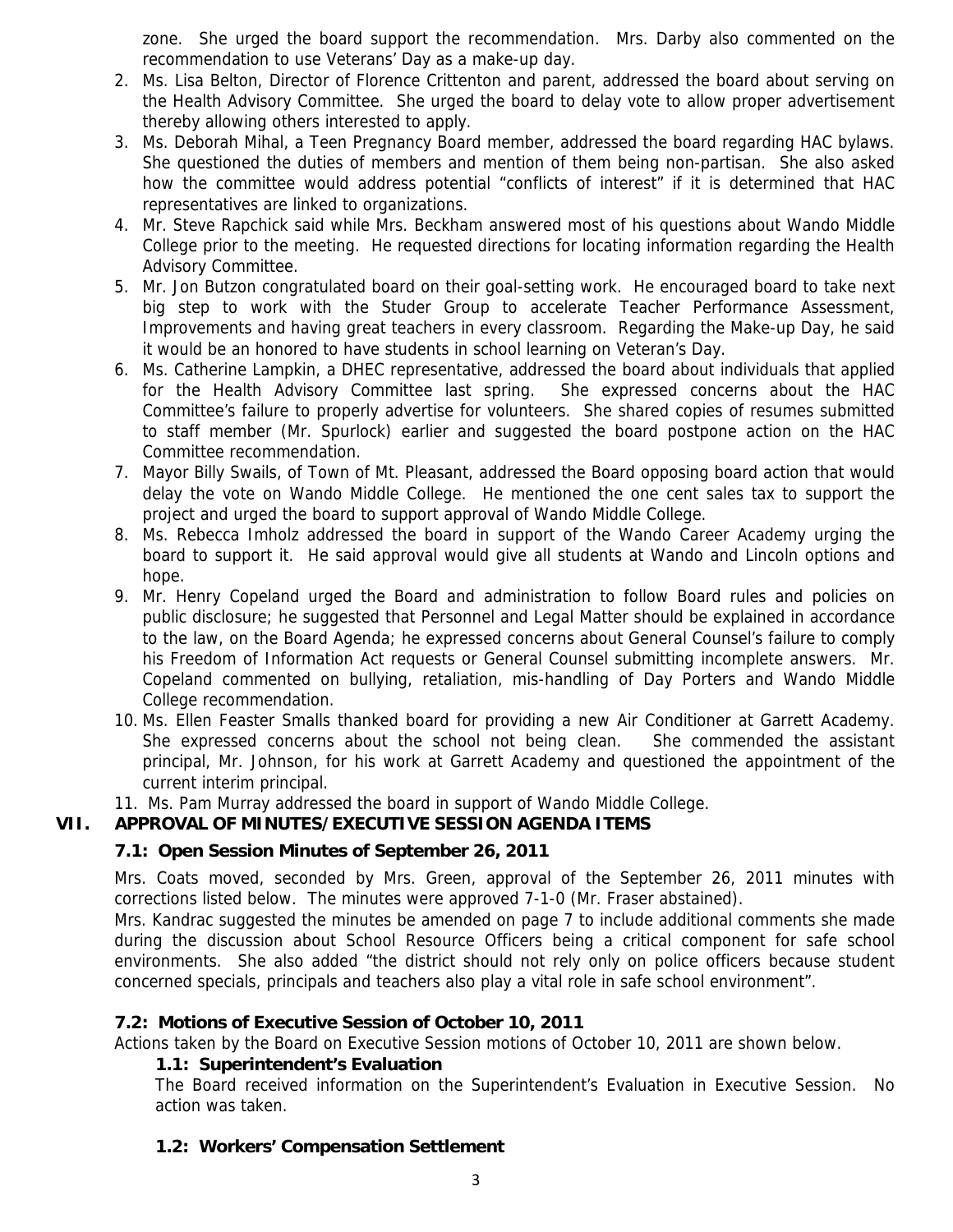The Board approved a Worker' Compensation Settlement. The vote was 8-0.

## **1.3: Personnel Matter**

The Board discussed Personnel Matters in Executive Session. No action was taken.

# **1.4: Legal Matters**

The Board discussed Legal Matters in Executive Session. No action was taken.

# **1.5: Architectural Design Contract for Harbor View Elementary School**

The Board approved staff's recommendation to enter into a contract with Rosenblum Coe Architects, Inc. to provide Architectural Services for Harbor View Elementary School from recently completed Design Development Phase through Construction Closeout, in the amount of \$1,617,557.00. The funding source is the one (1) cent sales tax revenue. The motion was approved 7-1 (Kandrac opposed). Mrs. Taylor said she would like to discuss LEED Certification.

# **1.6: Architectural Design Contract for Wando Middle College**

The Board voted on staff's recommendation to enter into a contract with LS3P Associates, Ltd., to provide Architectural Services for Wando Middle College from recently completed Design Development Phase through Construction Closeout, in the amount of \$1,840,778.00. The funding source is the one (1) cent sales tax revenue. Failed 4-4 (Collins, Kandrac, Moffly and Taylor).

Since Mrs. Green had to leave early, she requested permission to vote on this agenda item before leaving the meeting. Mrs. Coats moved, seconded by Mr. Ascue, to allow Mrs. Green to vote on this agenda item prior to leaving the meeting. The motion was approved 6-2 (Kandrac and Moffly opposed).

At this time, Mrs. Green voted in support of the Wando Middle Architectural Design Contract College. After voting she said her support aligned with what the voters supported with the passing of the one cent tax referendum.

Mrs. Kandrac said emails she received regarding the proposal for Wando Middle College mentioned heavy traffic. She asked about parent feedback received by the principal and comments received about the location. Principal Lucy Beckham said the location idea came after she and other CCSD staff members visited other districts with high level career centers. The largest career center visited was Lexington One. That career center is located across from the High School and because of its proximity students could walk from one building to the other. She said while the biggest parent concern was traffic, plans are in place to steer traffic to Carolina Park. Mrs. Kandrac asked the distance between the new Wando and old one. Mrs. Beckham said approximately 7 miles. However, traffic is heavy. Mrs. Kandrac also asked about the location for the new high school and said some Lincoln High parents are concerned about possibly having to close Lincoln High.

Mrs. Moffly does not support the recommendation to put the Middle College across from Wando High. She said during earlier the discussions about the location for the current Wando HS, traffic was not discussed. The idea of putting more people outside of town limit is absurd. She compared the number of students at Wando HS to the combined number of all students in North Charleston high schools. Although the old board bought the property to build a second high school, it is a bad idea. The district shared three options at the community meeting in 2008. . The second option was a second high school. The district began discussions about a second high school before the concept existed. While 3100 students are enrolled at Wando HS, only a limited number of students are able to participate in a football game.

Mrs. Taylor said the concept of a middle college to those who do not want to go to college is not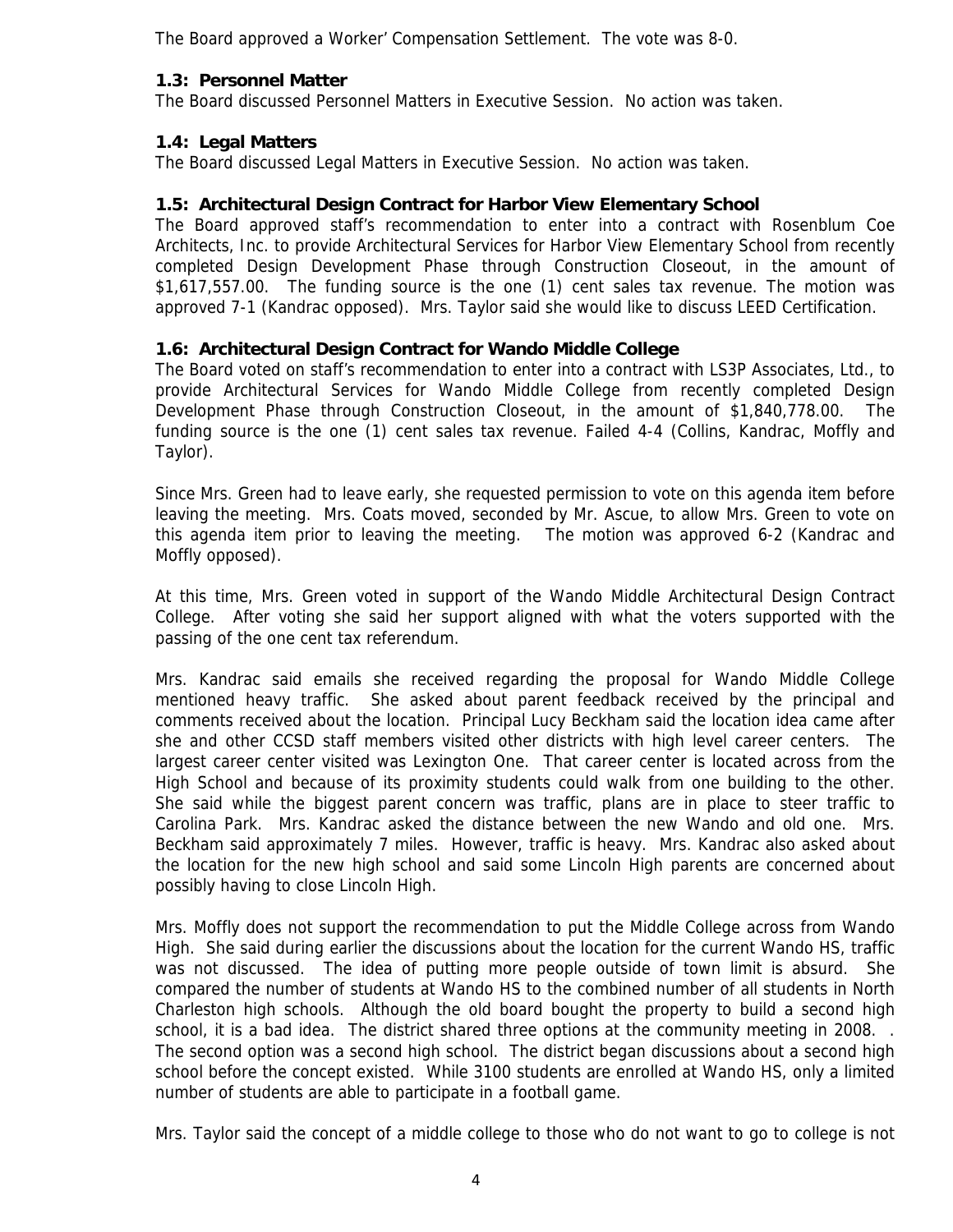the concern. Wando Middle College was moved from year four to year two in the building plan. Emails she received suggested the district consider returning No Child Left Behind students to their home schools to reduce the number of students on Wando HS campus. She said "bigger is not always better". Mrs. Coats responded stating that the middle school concept is accepted under NCLB. She asked if property was purchased for Wando Middle College and the cost. Mr. Lewis said while the district did not purchase property \$650,000 has been spent to date on project.

Mr. Ascue said Wando is a great school. . After commending Wando staff at for doing a good job, he said the proposal give students a secondary education and prepare them to go into the workforce, without paying for college.

Dr. McGinley said the recommendation came from the Town of Mt. Pleasant. Mrs. Kandrac expressed her concern about the earlier vote allowing Mrs. Green to cast her vote early. She said when Green made the request earlier; she assumed the voting was about Mrs. Green voting early. The chair did not call the vote. Mr. Fraser said the vote was done correctly.

Rev. Collins said he supports Wando Middle College or the second high school in the Mt. Pleasant area. However, his concern is the money. He wants staff to identify the funds up front for this project.

After Mrs. Moffly said the committee was called the Blue Ribbon Committee, she addressed someone in the audience stating said that the audience should refrain from making remarks during CCSD Board meetings. Mrs. Moffly also stated that she has the board minutes and documents and a small group of individuals shouldn't be allowed to have final say.

Mrs. Moffly, moved to postpone approval of agenda item **1.6: Architectural Design Contract for Wando Middle College** decision. While she agrees with Rev. Collins request to see the cost of moving forward. She supports a second high school and would be happy to share documentation mentioned earlier. Mrs. Taylor asked staff discontinue packing of students into Wando HS. While property was donated, she is concerned about increasing the student enrollment in that area.

Mrs. Taylor moved, seconded by Rev. Collins, to defer agenda item 1.6: Architectural Design Contract for Wando Middle College until November 14<sup>th</sup>. The motion was approved 5-2 (Ascue and Fraser opposed). Note: Since Mrs. Green left at 6:30 p.m., she did not vote on this item.

The board recessed at 7pm and reconvened at 7:05 pm with 7 members present. Mrs. Oplinger was absent and Mrs. Green left at 6:30pm.

#### **7.3: Financial Minutes of September 26, 2011**

Mrs. Moffly moved, seconded by Mrs. Coats approval of the Financial Minutes of September 26, 2011. The motion was approved 6-1 (Moffly opposed).

#### **VIII. CAE UPDATE**

#### **8.1: Charleston Promise Neighborhood (CPN) Update – Mr. Bill Hewitt**

Mr. Hewitt commented on CPN's agreement with CCSD that was approved 18 months ago. The agreement outlines CCSD's three year support for CPN efforts. After sharing economic and social indicators, Mr. Hewitt shared the 2016 and 2030 Visions for CPN, CPN partners--County, City, Citadel, Coastal Community Foundation, Trident United Way, and others. The board also received information on CPN's board members, their contribution, and their efforts. 2011-2012 program and funding information were also shared.

Mr. Hewitt said he committed to sharing \$4 for every \$6 the district raised. Since CPN raise more than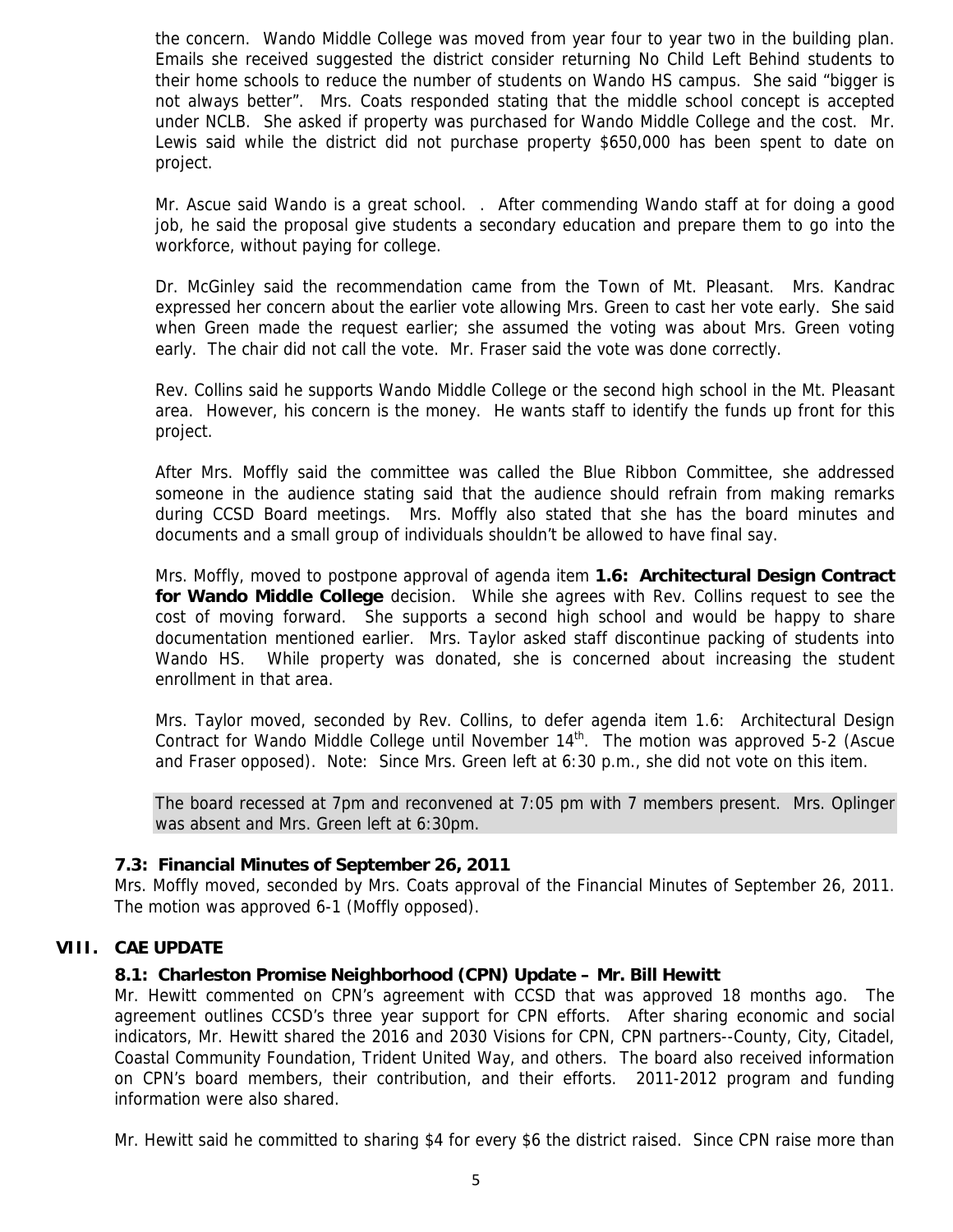pledged amount, next year CPN could possibly reach a donation of \$10 for every \$4 the district provides. CPN currently spends 83% of their revenue is spent on programming.

Earlier this week he attended a meeting with CCSD where Vision 2016 was discussed. PASS results and expectations were highlighted on a bar graph. Hewitt spoke of the achievement gap and schools he work with and academic expectations over five-years. CPN brings extra resources to four schools— Sanders Clyde ES, Chicora ES, Mary Ford ES, and James Simons ES to help close the achievement gap. A Director of Education is needed on staff because an educator would make sure CPN efforts align with those of the district. CPN would pay  $\frac{1}{2}$  the salary. The person hired would work closely with the district and Dr. Winbush to close the achievement gap in CPN schools. He urged to board to support the agreement and cover ½ of the salary for principal on special assignment.

Rev. Collins asked about the number of CPN employees. Mr. Hewitt said 21/2. Rev. Collins requested clarification on CPN's role. Mr. Hewitt said CPN helps with funding. The school district is responsible for putting the program together and the money goes directly from CPN to the teachers. Rev. Collins asked about medical assistance provided to students. Mr. Hewitt said MUSC provides a Pediatric Physician and Nurse Practitioners are provided to address medical needs in those schools. CPN provides funding for CCSD programs. In response to Rev. Collins question about how CPN manage health and academics at four schools, Mr. Hewitt said CPN's role is just to manage it; others do the work. The individual hired in the position of Principal on Special Assignment should have experience and provide oversight over CPN programs.

Mrs. Moffly suggested the board consider Mrs. Taylor be for the CPN position. After Mrs. Taylor shared her qualifications, she suggested Mrs. Moffly was just kidding.

Mrs. Kandrac asked about the third grade PASS from the slide presentation and asked if all were Title I or Elementary. Mr. Hewitt said Elementary. Mrs. Kandrac requested PASS information for Title I Schools. Mrs. Kandrac also stated that she would have been more vocal had she known the spouse of a Board member would be hired by CPN. Mr. Hewitt responded that the Request for Proposals and quick turnaround to hire a CEO. Mrs. Kandrac suggested a nationwide search, earlier.

Mr. Ascue thanked Hewitt for presentation and his efforts to help CCSD students. He said the salary was too much and asked if diversity was incorporated into the plan.

Mrs. Coats spoke about leveraging to get more done. She appreciates CPN don0rs. Mr. Hewitt said MUSC donated staff and he paid for equipment. He mentioned a Blue Cross Blue Shield grant that would get Medicaid setup for billing purposes. Mr. Hewitt said the plan is to build a business plan to make it pay for itself. Mrs. Taylor suggested MUSC write grants so Mr. Hewitt wouldn't have to use personal funds.

#### **8.2: Performance Management/Teacher Quality Update – Mrs. Lane**

Mrs. Audrey Lane said this Performance Management/Teacher Quality Update replaces the presentation postponed two months earlier. The topics Mrs. Lane covered are listed below:

- Performance Management
- Instructional Core
- Maximizing Human Capital
- Increase Access to Timely Data
- Effectively Manage Resources
- Performance Management Progress to Date
- Teacher Value-Added Pilots
- **Best Practice Observation**
- Performance Management Accountability
	- o New evaluation for principals is called PDEPT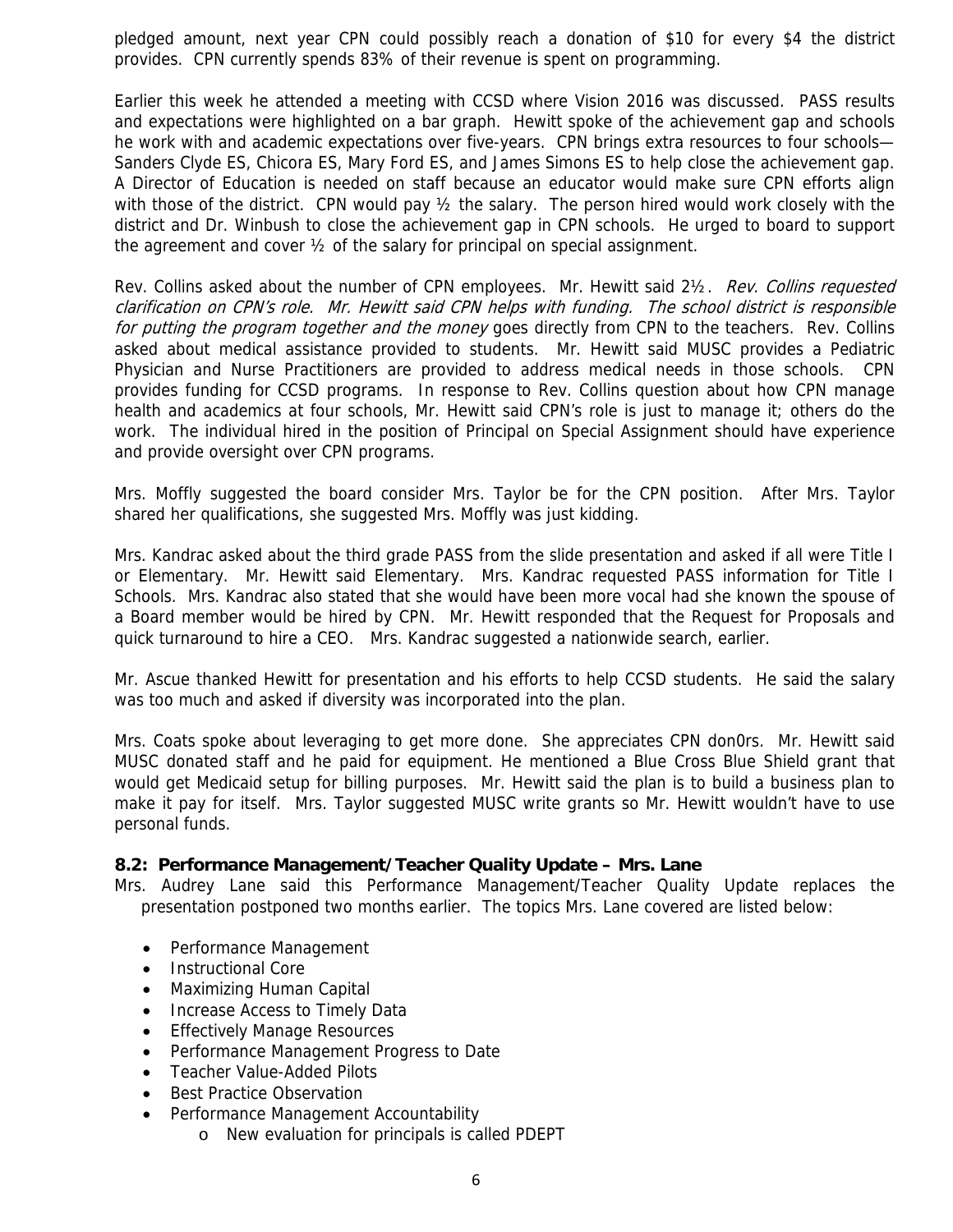- Performance Management Timeline
- Recommended Next Steps Staff recommendation to the Board is to authorize staff to solicit proposals for Performance Management systems and Adopt engagement for Vision 2016.

Mrs. Kandrac commended Mrs. Lane on the presentation. Then she asked about slide 16. Mrs. Lane explained the alignment of work is from Superintendent all the way down to lower level employees. Rev. Collins asked about Professional Development. Mrs. Lane said an example is illustrated in the presentation unlike current structure. Mrs. Lane also said in response to a question regarding the evaluation tool that the same tool would be used for all employees. Dr. McGinley added that the outcome and individualized professional development would vary. Rev. Collins asked about employee data. Mrs. Lane said the intent is to have details about all employees online.

Mr. Ascue said on Page 4, slide #8 he would like to see increased access to data. He asked about outsourcing on slide #10. Audrey said there isn't a comprehensive data. The intent is to work with an external vendor to make it happen. Mr. Ascue spoke about his support for teacher value-added pilots and having experienced teachers assist new teachers to learn standards. Mrs. Kandrac commented on information being more accessible to the public.

# **IX. MANAGEMENT REPORT(S)**

 **9.1: 2011 4th Quarter Report of Small Women & Minority Business Enterprise ( SWMBE)** 

The Board received the 2011  $4<sup>th</sup>$  Quarter Report of Small Women & Minority Business Enterprise (SWMBE) as information.

November  $7<sup>th</sup>$  a workshop would be held to further discuss.

# **X. COMMITTEE REPORT(S)**

## **10.1: Audit & Finance Committee**

#### **10.2: Policy Committee**

A. Health Advisory Committee Recommendations

Mrs. Taylor asked if everyone received the email about protocol. She responded to email stating it was inherited from the previous board. However, it's do-able and fixable.

Mr. Fraser suggested the HAC publish an advertisement for committee members. Mrs. Moffly asked if other committees advertised for members. She also said applications mentioned by the visitor addressing the Board regarding HAC recommendations never reached her. She said many are aware of the committee's recommendation and are watching. Individuals recommended for the HAC committee are good and she regrets that others did not apply.

Mrs. Moffly moved, seconded by Mrs. Kandrac, to approve the recommendation. The motion failed 2-5 (Ascue, Coats, Collins Fraser and Taylor opposed).

Mrs. Taylor suggested a two week window for the HAC committee advertisement and handle recommendations similar to Education Oversight Committee recommendations. Mr. Fraser suggested applications be sent to Mrs. Stoney. Mrs. Taylor suggested the recommendations come to the board for approval on November 14th.

Mrs. Kandrac asked about previous HAC committee assignments and said the last person added to the committee was added by someone who knew them. She also suggested that some committee members, who previously served, did not know how they got on the committee.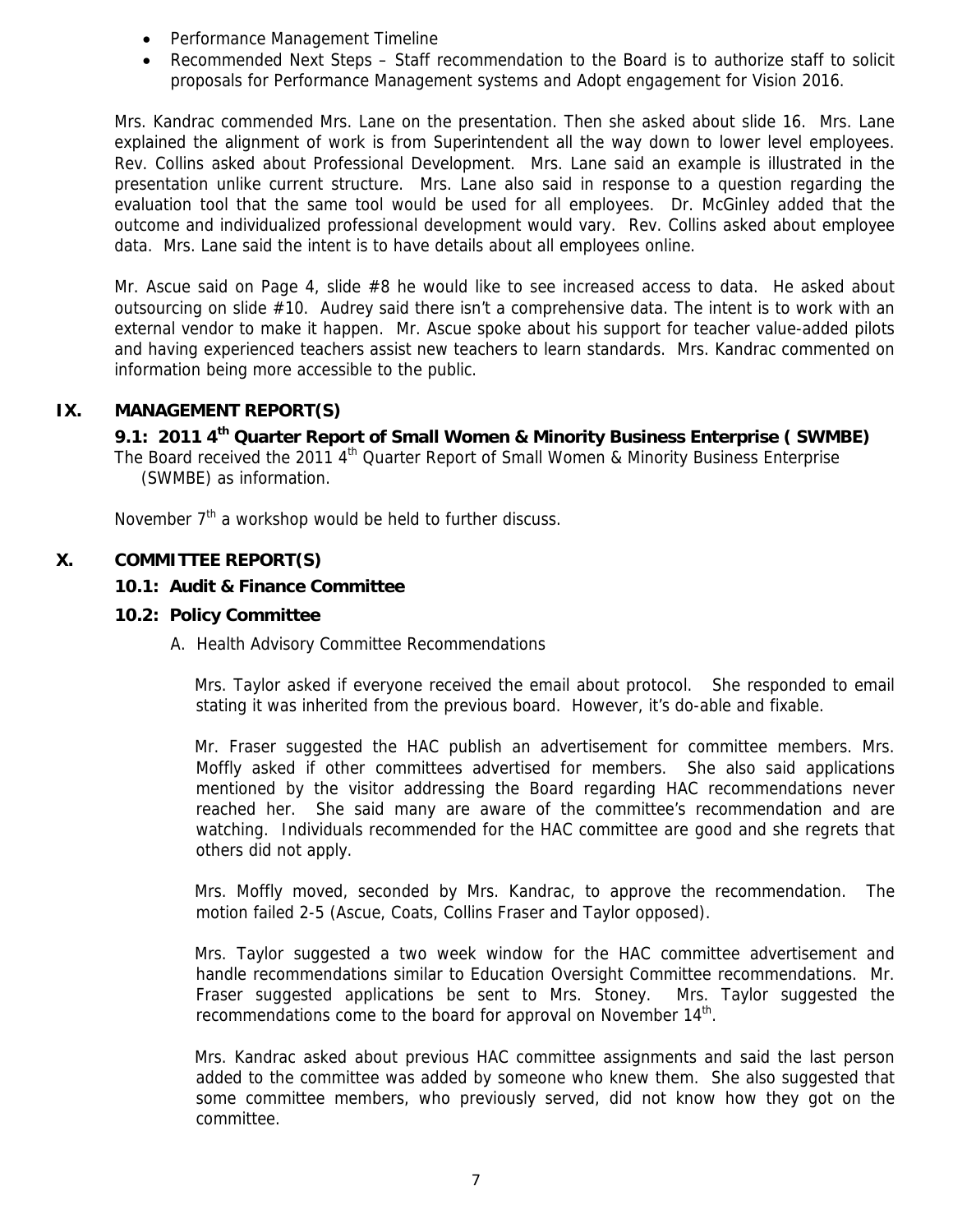# **XI. POTENTIAL CONSENT AGENDA ITEMS**

# **11.1: Capacity of Student Enrollment (Ascue, Collins, Kandrac, Moffly and Taylor)**

Mrs. Moffly led the discussion on Capacity of Student Enrollment stating that Mr. Bobby was scheduled to bring it back to the board. Mr. Bobby said 50-53% of the work is done and staff is still working on it.

Rev. Collins asked if it was possible to share preliminary information in 30 days to with the Policy Committee for review purposes. In response to Mr. Ascue question about how many more man hours were needed to complete the report, Mr. Bobby said he did not have the answer. However, he knew the work has been significant. Mr. Ascue asked about initiating a Request for Proposal to help with capacity or using software previously purchased. Mr. Bobby said the program was not designed for capacity but for 10 year enrollment information. Staff is waiting for information from the Council of Government on what they can provide at no cost, cost, or can't provide to formulate a Request for Proposal. Adding capacity to database staff already has in place could be considered. Rev. Collins asked about cost effectiveness and an outsourcing the work. Mr. Bobby said, at this time, he would just like to have staff finish since they know the methodology.

Mrs. Moffly suggested use of Council of Government be considered over an RFP. Dr. McGinley added that it's not a straight formula and more issues surfaced as Mr. Bobby began investigating because some teachers do not have classrooms, they float. Mr. Bobby added that it is necessary to determine the district's philosophy about having a classroom for each teacher. He also mentioned travel teacher options.

## **11.2: Make Up Day Recommendation (Ascue, Collins, Kandrac, Moffly and Taylor)**

Mrs. Moffly moved, seconded by Mrs. Kandrac, to waive the make-up day. Mrs. Coats said speaker of the house said he would be willing to put a waiver in for anyone who request one. However, he couldn't guarantee approval. The motion failed 5-2 (Kandrac and Moffly supported the motion).

Rev. Collins moved, seconded by Mrs. Coats, approval of staff's recommendation to reconsider the November 11, 2011 date as a make-up day and require all schools to develop a plan to honor and acknowledge veterans. The motion was approved 5-3 (Kandrac, Moffly and Taylor opposed). Note, Mrs. Green voted in earlier to support this recommendation before leaving the meeting at 6:30 p.m.

Mrs. Kandrac asked about the initial approval of the November 11<sup>th</sup> make-up day. Dr. McGinley said it was approved February 28<sup>th</sup>. Mrs. Kandrac said she asked Gepford to do survey at that time about the make-up day. However, it wasn't given to her. She also requested a list of events principals had planned for Veterans Day and said she called some schools and was told that nothing was planned. Dr. McGinley said a luncheon planned for Veterans Ashley River Creative Arts and there are other events planned. She agreed to provide a list. She said while all options had serious ramifications, Dr. Gepford looked at all options.

Mrs. Taylor said teachers she talked to and received emails from revealed that only a small percentage schools had plans for Veterans Day. She suggested January  $1<sup>st</sup>$  be considered for the make-up day. Mrs. Taylor moved, seconded by Mrs. Moffly, that January  $1<sup>st</sup>$  be considered for the makeup day. Since the earlier motion for the November  $11<sup>th</sup>$  makeup day was approved, the board did not vote on this motion.

Mrs. Kandrac asked if district lose money by not being in school on that day. Mr. Bobby said while the district would not lose money, how it would pay staff and not receive anything in return which is a significant cost with no benefit. There is also a cost to Food Services. Mrs. Kandrac said most districts do not allow two weeks for Christmas. Dr. McGinley said the district needed all instructional days that are available. She received input at the Principal's Round Table meeting and they said they would have trouble hiring substitutes on January  $1<sup>st</sup>$ . Also take into consideration concerns expressed by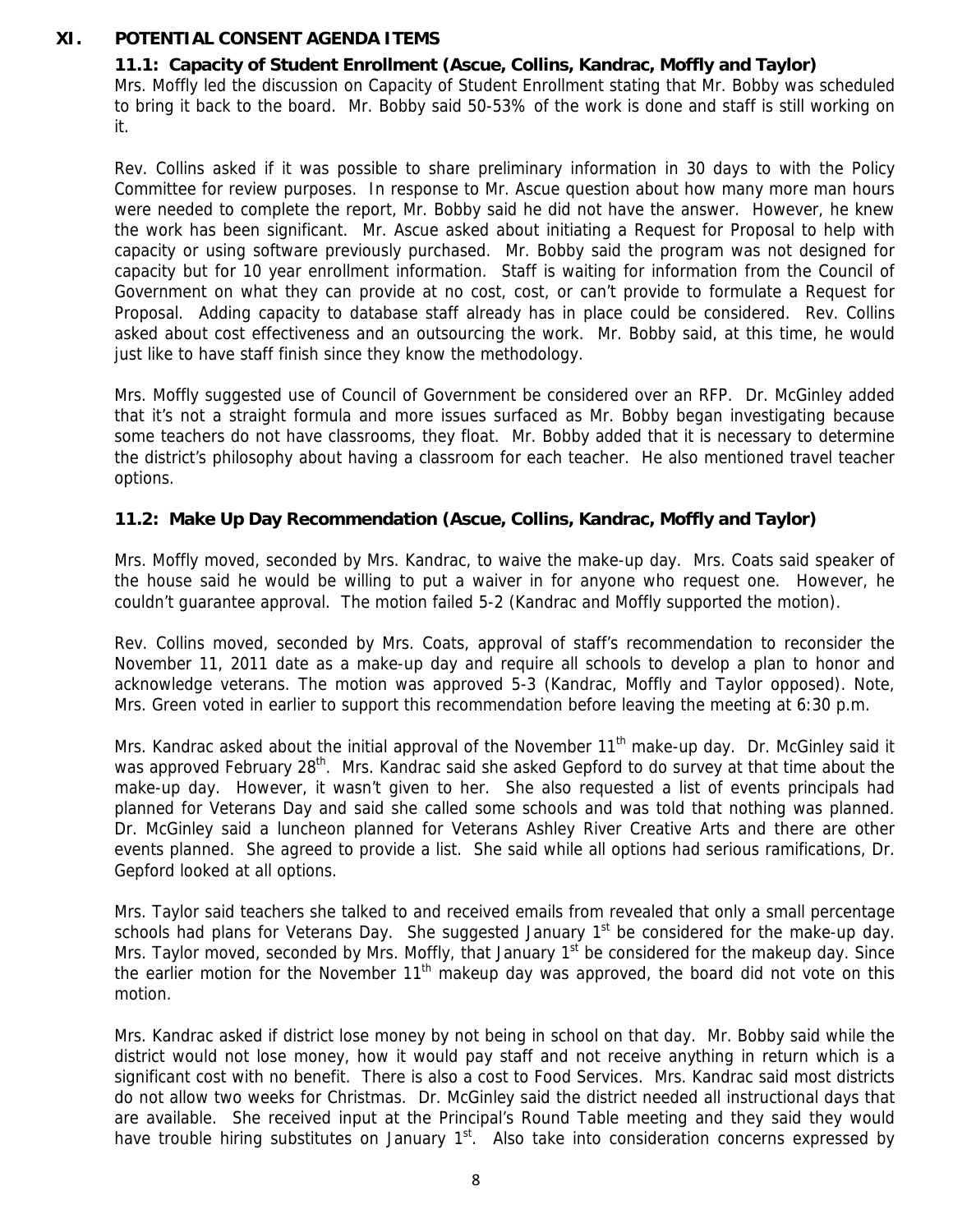parents who addressed the board earlier. Mrs. Kandrac urged the board to reconsider November  $11<sup>th</sup>$ . Then she asked why calendars still list November  $11<sup>th</sup>$  as makeup day. Mr. Smalley said a note is at bottom to check website for recent updates. Mrs. Kandrac replied that 40% North Charleston parents do not have internet access.

Mrs. Kandrac asked which charter principal is on Principal Roundtable. Dr. McGinley said the Principal Roundtable is made up of those principals who volunteered. An open invitation was shared at the Principals Meeting.

# **11.3: Proposed Board Goals**

- A. Preliminary Adoption of Goals Established at Workshop
- B. Public Engagement Schedule
- C. Action

Dr. McGinley said at end of workshop staff talked about what was needed to accomplish goals. A two part proposal was presented for the board to review and endorse preliminary five-year goals and commit to stakeholder engagement schedule to gather input on goals, strategies, and resources. In response to a question from Mr. Ascue, Dr. McGinley said zone meetings will be held at High Schools. Mrs. Taylor suggested the East Zone meeting be held at Moultrie Middle. Mrs. Kandrac suggested meetings be televised to save money.

Rev. Collins asked Dr. McGinley to bring goals to aggressively address the achievement goals. Mr. Fraser said it was discussed at the workshop Rev. Collins missed and mentioned by Hewitt that the district needs to move fast on recommendation. It is the superintendent's job to identify goals. Rev. Collins said goals must tell teachers that they must move kids forward by a percentage to close the achievement gap. Rev. Collins requested preliminary goals be identified in two weeks. Mrs. Taylor said while folks are hung up on closing gap, if the right teachers are in the right places, the gap will close. She said it is more important to talk elevating achievement. If elevation and achievement are absent, Mr. Hewitt and other donors may want to discontinue contributions. Dr. McGinley said she is confident that principals will understand and share feedback that will allow staff to adjust their goals and strategies accordingly. Rev. Collins commented that the gap existed for 20-30 years. If goals are not identified, it may go in reverse. Dr. McGinley wants the process to go forward. Mrs. Kandrac questioned how it is listed on the agenda. Mr. Fraser clarified. Mrs. Kandrac said she would not vote on it because of an error on the coversheet. Dr. McGinley said the date on the recommendation should be changed to October 10<sup>th</sup>.

Mrs. Coats moved, seconded by Mrs. Taylor, approval of agenda revisions and staff's recommendation for the board to review and endorse preliminary five year goals and commit to stakeholder engagement schedule to gather input on goals, strategies and resources. The motion was approved 6-1 (EK).

Mrs. Kandrac questioned Mr. Fraser's vote on this item because he said he would not vote because of their affiliation with Roper.

# **XII. NEW BUSINESS**

- 1. Mrs. Taylor asked about the SWMBE Workshop, TERI Program and cleanliness of schools like Garrett Academy. Mr. Bobby said he would try to include information in the Board's Friday Update.
- 2. Mrs. Taylor asked if anyone was aware of the Dorchester II assault. Then she asked about bus incidents. She commented on School of the Arts and Academic Magnet High students who are out of district. She requested information on their attendance be provided with the Friday Update.
- 3. Mr. Ascue asked for information on  $6<sup>th</sup>$  Grade Academy vision and goals and cleanliness of